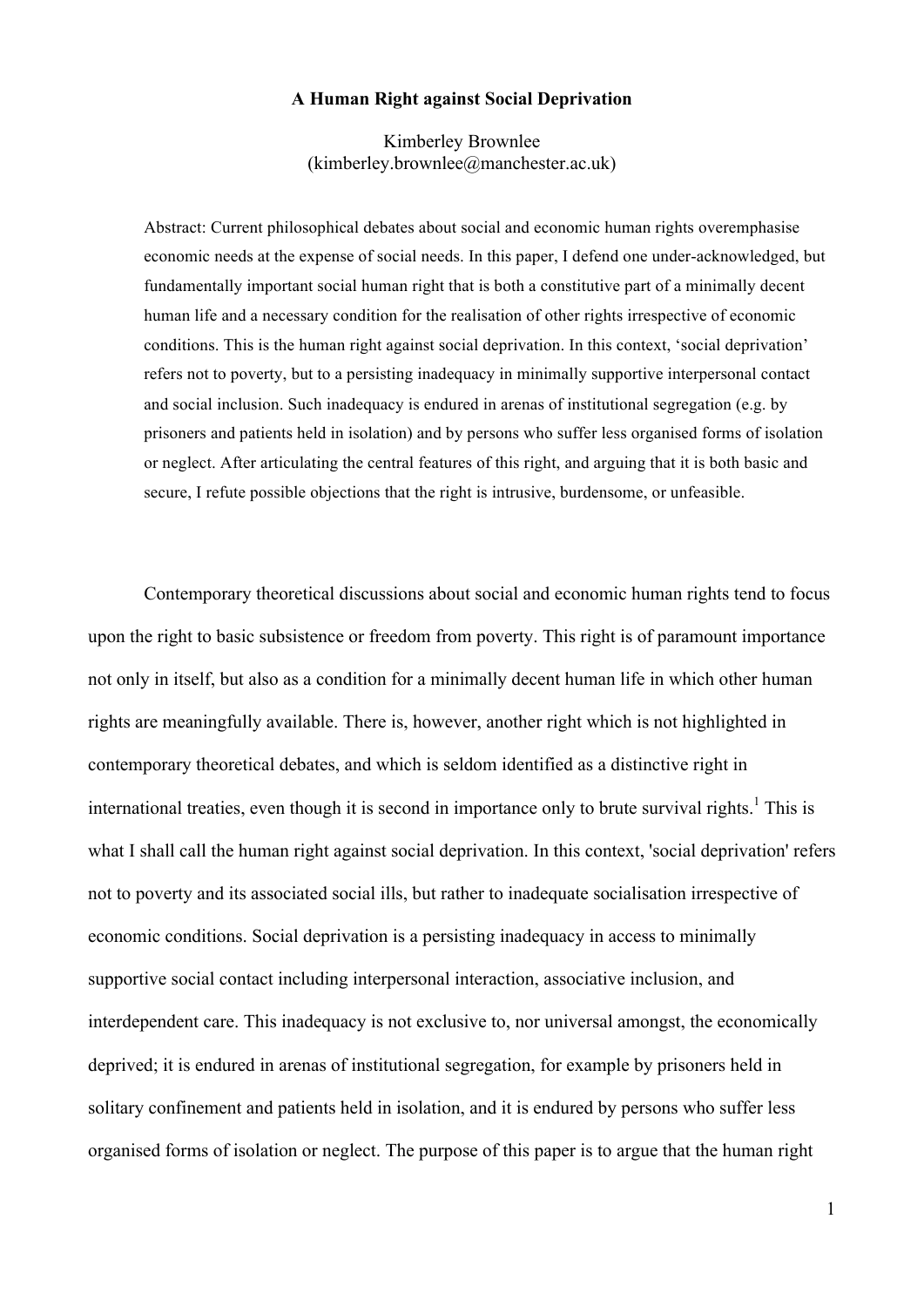against social deprivation is both a *basic right* in the sense that it is necessary for the realisation of all other rights,<sup>2</sup> and a *secure right* in the sense that it does not depend upon community membership, good standing, or good behaviour.<sup>3</sup> The general thrust of my argument is as follows. Human beings have a basic right to those conditions that are necessary for the realisation of a minimally decent human life, which includes the genuine prospect of securing their human rights. Having adequate interpersonal contact and support is a necessary condition for a minimally decent human life (and indeed for a *less* than minimally decent human life) because social deprivation undermines both the development and the maintenance of the cognitive, physical, emotional, linguistic, and social abilities that both partly constitute a minimally decent human life and make all other rights and domains of value meaningfully available.<sup>4</sup>

# **1. Current Debates about Social and Economic Rights**

Before articulating and defending the right against social deprivation, I wish to note a concern about contemporary theoretical defences of social and economic rights, namely, that they overemphasise economic factors at the expense of social factors. For instance, Shue argues, correctly, that cognitive deficiencies caused by malnutrition 'can effectively prevent the exercise of any right requiring clear thought…And, obviously, any fatal deficiencies end all possibility of the enjoyment of rights as an arbitrary execution.<sup>5</sup> But he says nothing about the fact that cognitive deficiencies caused by social deprivation during critical stages of childhood development, such as a failure to acquire language or to learn to control bodily function, effectively prevent the exercise of rights requiring clear thought. He also says little about the fact that deficiencies caused by social deprivation under the extreme conditions of long-term physical isolation or solitary confinement, such as depression, despondency, hallucination, self-mutilation, psychosis, or suicidal ideation and behaviour can equally effectively prevent the exercise of rights requiring clear thought, social ability, and personal control; and that extreme deficiencies can result in early death.<sup>6</sup> In a similar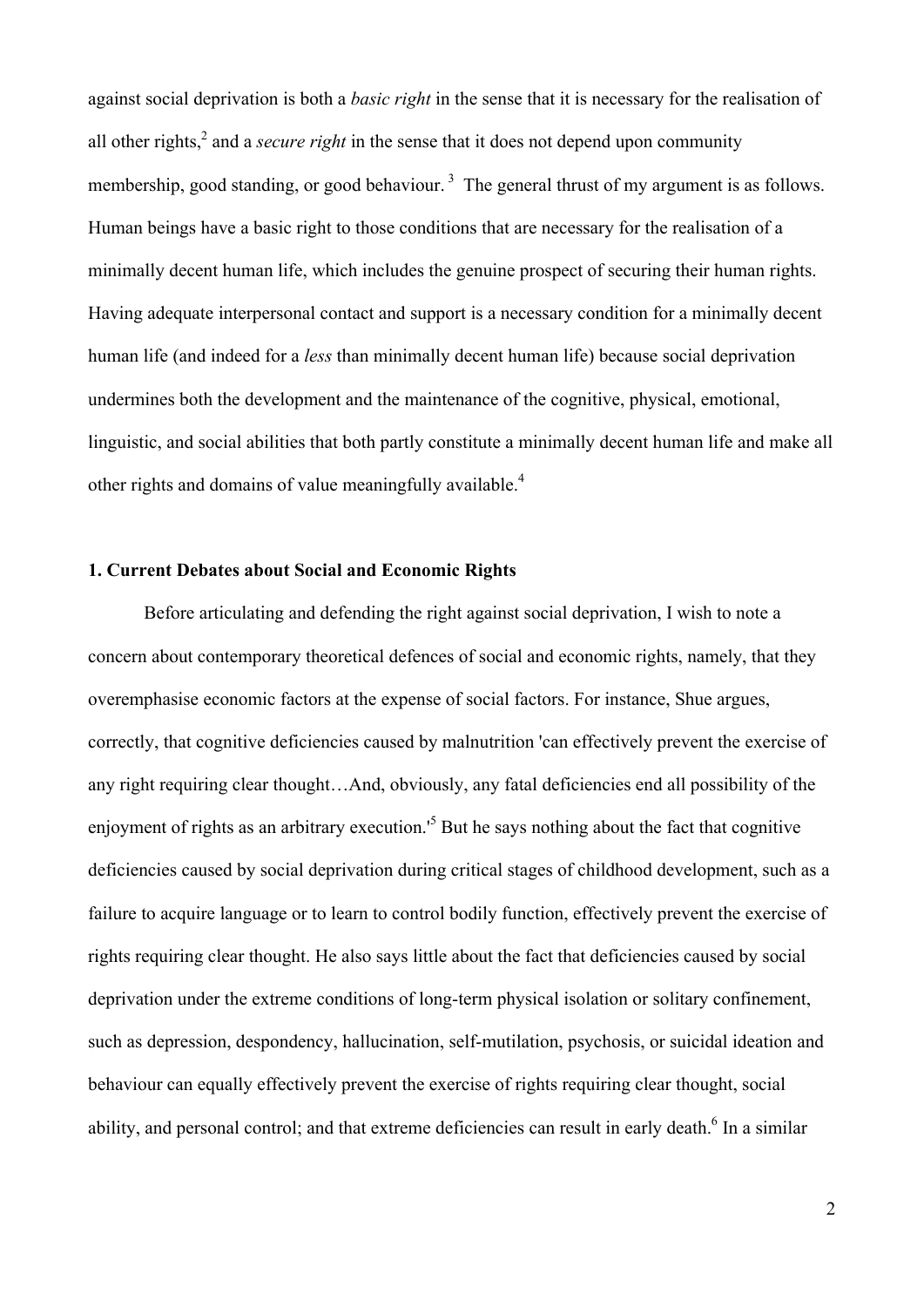fashion, James Nickel is correct to observe that: 'Human rights are not ideals of the good life for humans; rather they are concerned with ensuring the conditions, negative and positive, of a minimally good life,' but he is mistaken when he continues by saying,

If we apply this idea [of a minimally good life] to economic and social rights, it suggests that these standards should not be much concerned with promoting the highest possible standards of living or with identifying the best or most just form of economic system. Rather they should attempt to address the worst problems and abuses in the *economic area*. Their focus should be on hunger, malnutrition, preventable disease, ignorance and exclusion from productive opportunities.<sup>7</sup>

Putting the focus upon the worst problems and abuses in the *economic area* implies either that persons' interpersonal social needs are less weighty than their economic needs are or that their interpersonal social needs are already met when they come to the human rights table, or that those needs are derivative of economic needs and hence, if not already met, readily addressed once economic needs are addressed. But, none of these can be assumed. Regarding the last, economic resources do not necessarily translate into minimally decent levels of social inclusion, interaction, and support. Indeed, although economic deprivation can correlate with certain forms of social deprivation, improved economic resources can correlate with a reduction in social inclusion, interaction, and support.

My concern that current debates focus too heavily upon economic rights at the expense of interpersonal social rights is not intended to diminish the significance of vital, economically-driven needs such as food, shelter, health care, and formal education.<sup>8</sup> Rather, the concern is that itemising these needs while not itemising the needs for socialisation, interpersonal caring, and meaningful associations gives a skewed picture of the most important second-generation human rights, and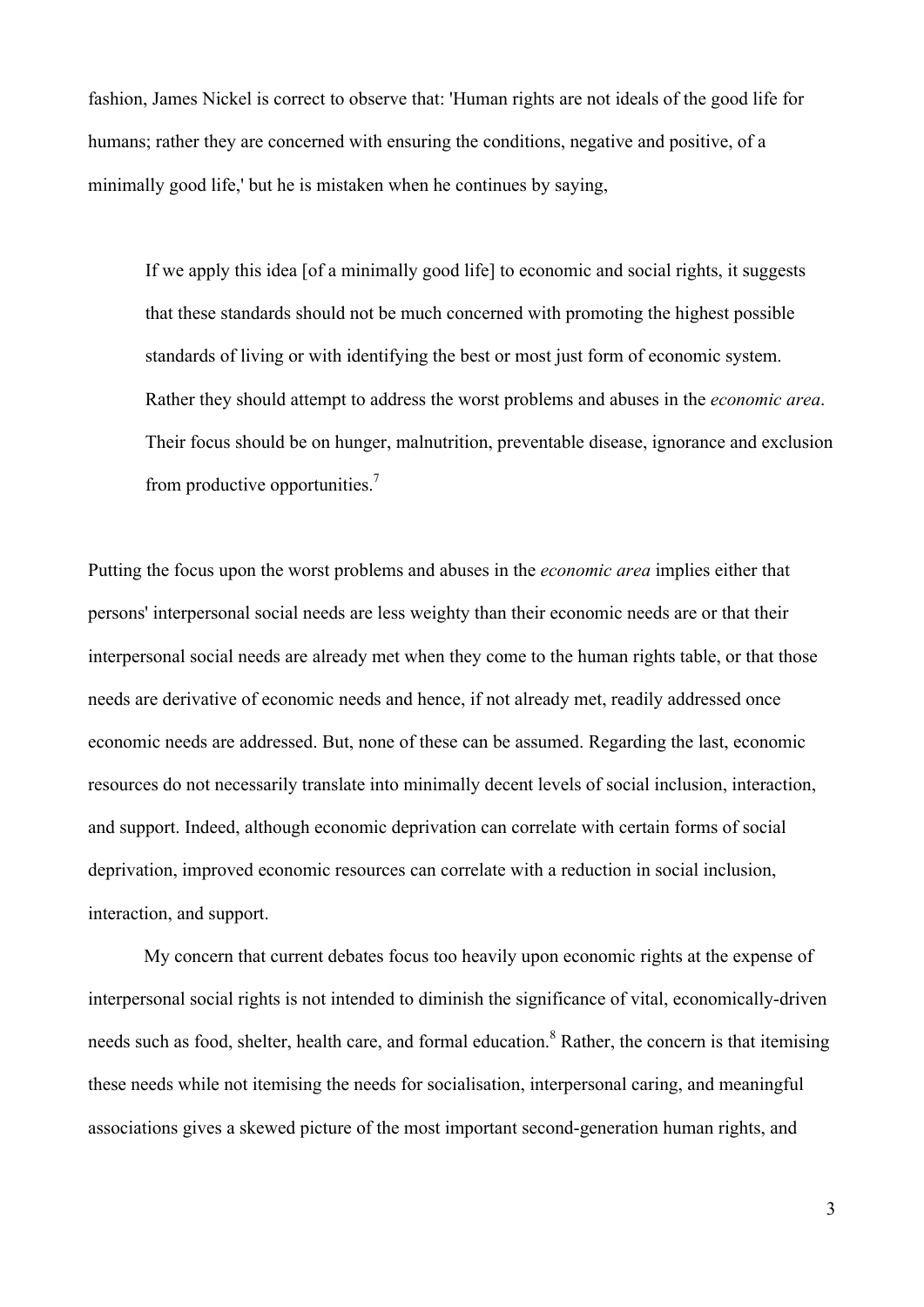allows the provision of economic needs to be promoted without due attention to the social needs that accompany them.<sup>9</sup>

Having adequate economic resources is not valuable in itself; it is valuable only instrumentally as a means to securing and sustaining the provision of food, shelter, safety, health, education, employment, and so on. By contrast, having adequate social contact in the form of meaningful interpersonal interactions, support, acceptance, and associative richness is not only valuable instrumentally for the development and maintenance of basic cognitive and physical abilities and the improvement of health, but also valuable in itself. It is part of a minimally decent human life to have adequate social contact with other persons, if not close ties of mutual dependency and respect with other persons. Equally, economic deprivation is not disvaluable in itself; it is disvaluable only instrumentally as a severe constraint upon, amongst other things, persons' abilities to secure access to the services and goods necessary for a minimally decent human life. By contrast, social deprivation is disvaluable in itself as well as disvaluable instrumentally; it is disvaluable as the absence or denial of those experiences and states of being that contribute to, and partly constitute, a human life worth the name. Let me then flesh out the core features of the human right against social deprivation and outline the arguments for it being a basic right.

# **2. A Basic Right against Social Deprivation**

The right against social deprivation has at least two dimensions. The first concerns a person's interpersonal social deprivation in the form of persisting inadequacy or perversity in available social contact, be that the result of others' deliberate actions or incidental events. The second concerns a person's community-level social deprivation in the form of displacement, denial of political, legal, or social and cultural identity, or denial of community membership. My focus in this paper will be upon the first of these two dimensions – the interpersonal dimension. Let me begin with three points of clarification.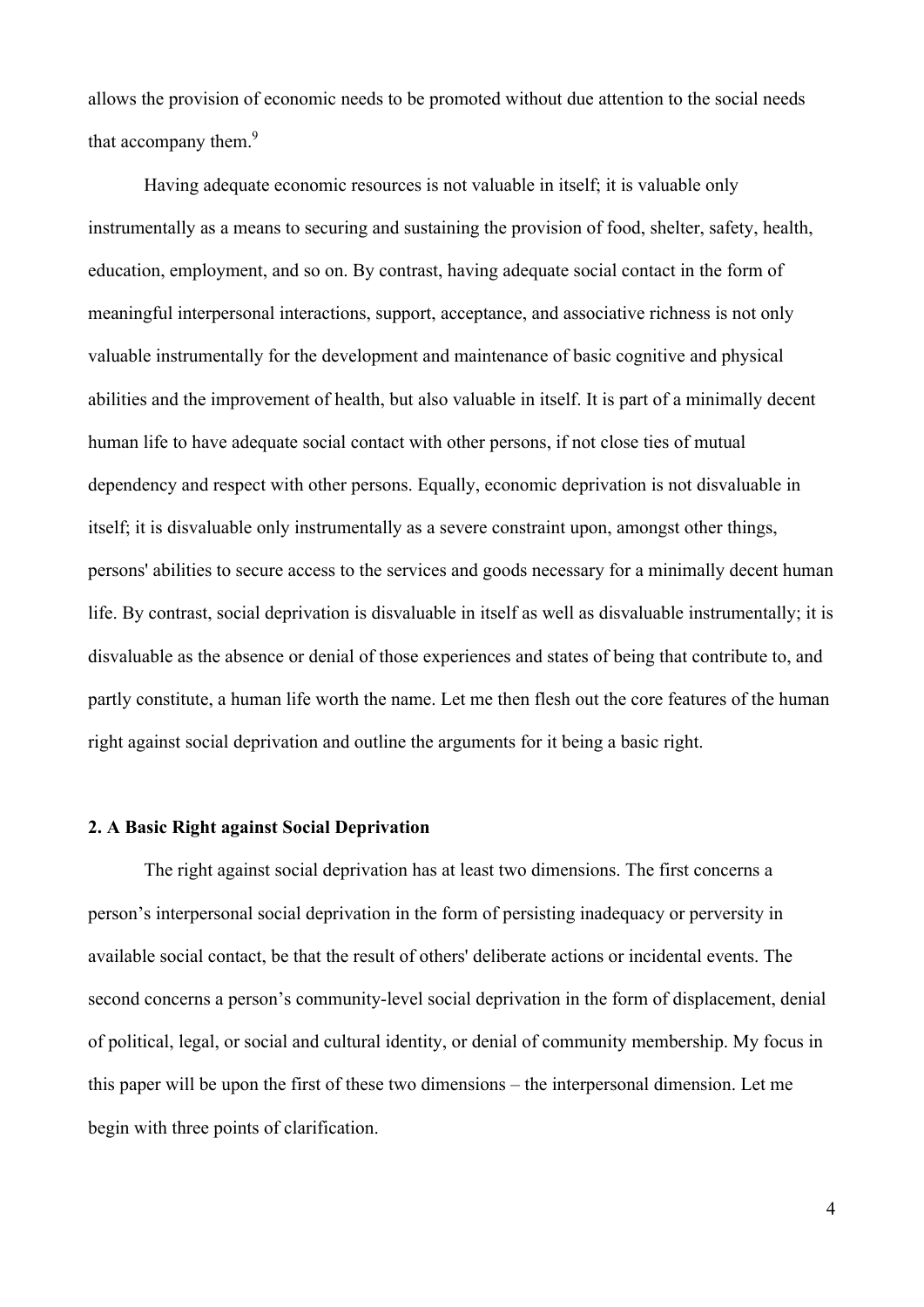First, this right is not a right against isolation as such because isolation is a state that can be reasonably self-chosen by autonomous persons (some examples are astronauts, explorers, nuns, and monks), just as fasting can be reasonably self-chosen by autonomous persons and thus does not in itself offend the right to basic subsistence.<sup>10</sup> That said, as Brian Barry observes, voluntary selfexclusion (like voluntary self-denial) is to be looked at with some scepticism. Its 'voluntariness' depends upon the range and value of the choices available. If the prevailing social context is one of discrimination and hostility, then a withdrawal from that environment may be voluntary, but the context makes it little different from non-voluntary exclusion.<sup>11</sup>

Second, the right against social deprivation is not simply a right against non-voluntary isolation; it is also a right against perverse social conditions in which a person's principal forms of social interaction are extremely brutal, hostile, degrading, or cruel. Such social conditions are a form of social deprivation because those who endure them are deprived of the ordinary kinds of social interaction that make for a minimally decent human life free from extreme degradation and cruelty.<sup>12</sup> And just as voluntary acceptance of isolation is to be looked at with scepticism so too is acceptance of an extremely brutal or hostile social environment. It must be considered in relation to the range and value of the person's available options. For instance, putting an offender in a prison cell with a deranged inmate can be likened to giving a starving person contaminated water to drink. In neither case does the provision meet the relevant need. And yet, many persons who endure solitary confinement in prison report that, for them, any companion, no matter how horrific, is better than no companion. $^{13}$ 

Third, the right against social deprivation is not simply a negative right to be left free to endeavour to establish adequate interpersonal ties; it is also a positive right to be provided, according to one's needs, with minimally adequate interpersonal contact and inclusion. For persons who have adequate means of securing their basic needs for social contact, little intervention by states or other parties is necessary or desirable. But for persons who lack the means to secure their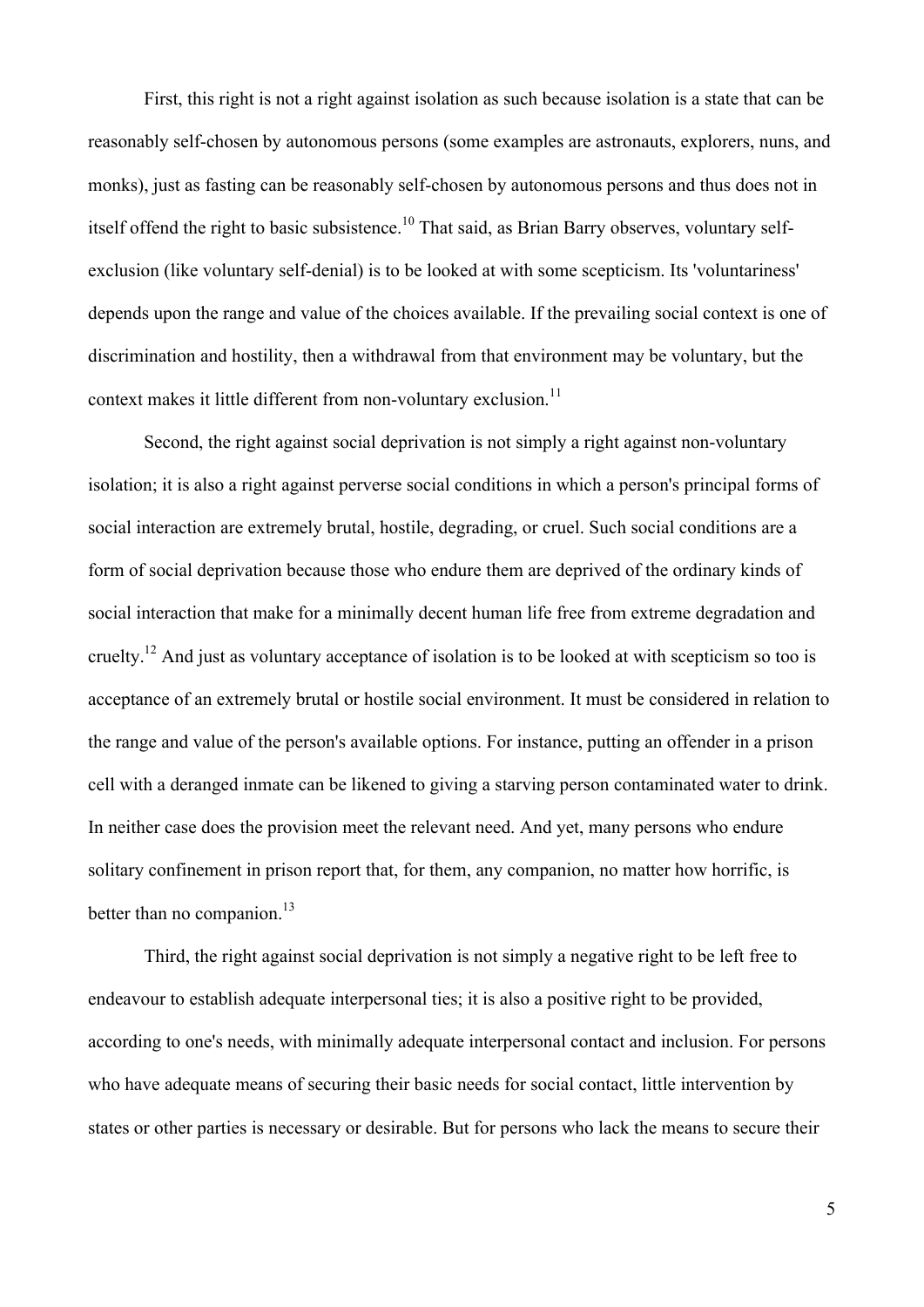basic needs or whose social ties have been forcibly severed, there is a duty to ensure the satisfaction of the basic need for meaningful social contact.<sup>14</sup>

The case for the right against social deprivation is most easily made for babies, children, and young persons whose cognitive and physical development depends critically upon the provision of adequate interpersonal care, understanding, modelling, and protection, and without which children experience severe cognitive and physical developmental difficulties, the effects of which cannot be fully remedied in later life.<sup>15</sup> Consequently, a failure to provide adequate care and attention to a child not only affects her life in the present, but also in the future. Her right to adequate social contact and care is a 'right-in-trust', to use Joel Feinberg's phrase, to engage later in life in all of the rights-protected activities that are open only to those persons who have the capacities that arise only through adequate socialisation. It is part of her right to an open future.

The kind of rights-protected care and social contact that I defend here falls short of that defended by Matthew Liao who argues persuasively that children have a right to be loved and not just a right to be adequately cared for, because, if a child is not loved, her psychological, social, cognitive and physical development is threatened, if not undermined. Liao observes that,

Studies of children in institutions found, for example, that children who did not receive love but only adequate care became ill more frequently; their learning capacities deteriorated significantly; they became decreasingly interested in their environment; they failed to thrive physically by failing to gain weight or height or both; they suffered insomnia; they were constantly depressed; and they eventually developed severe learning disabilities.<sup>16</sup>

Although the notion of a right against social deprivation is more modest than that of a right to be loved, my claim that there is a right against social deprivation is less modest than Liao's claim that children have a right to be loved since I hold that the rights-grounding need for adequate social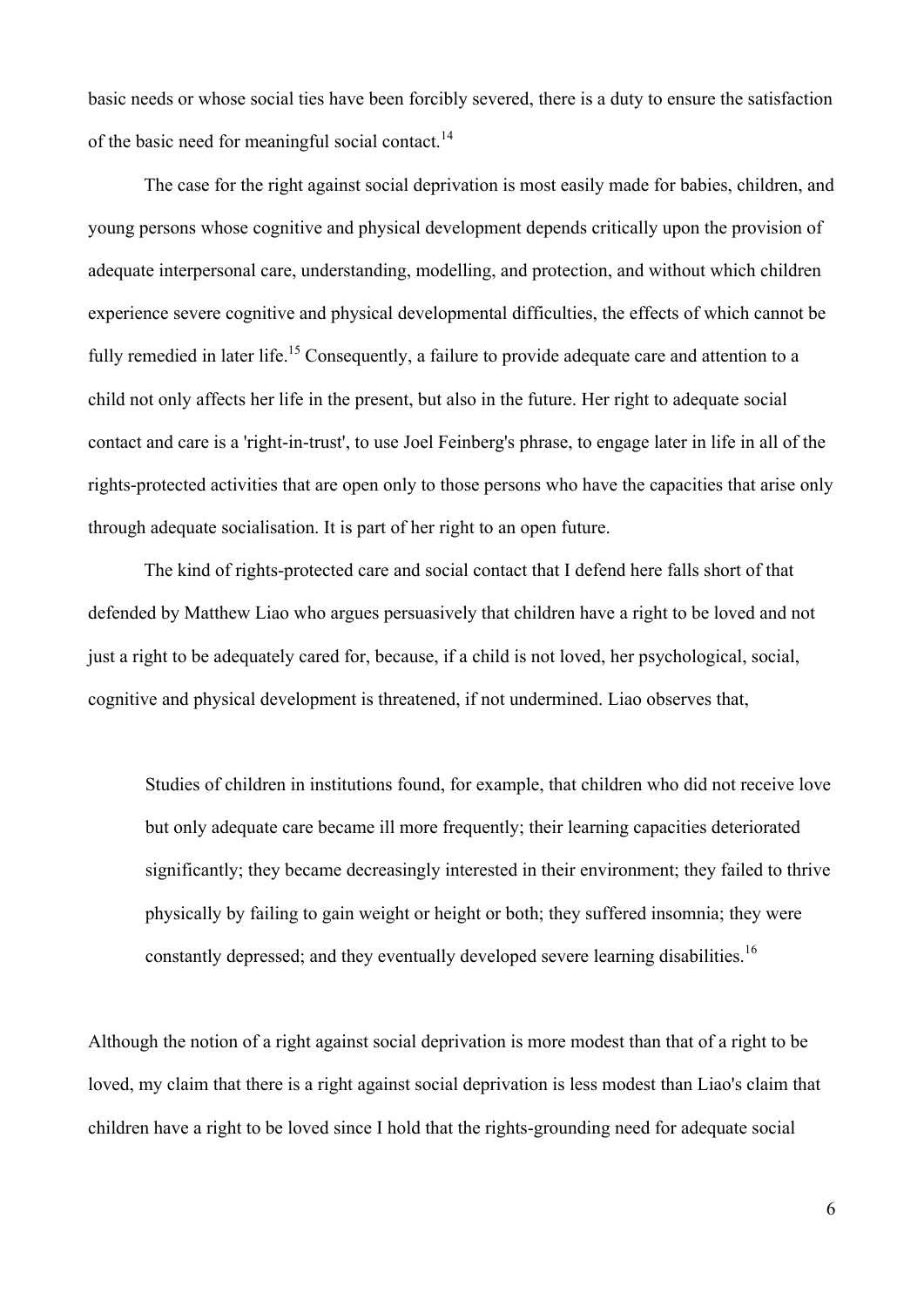contact is not unique to children and young persons, but is a human need without which persons cannot sustain their full humanity.

The empirical evidence supports this view. According to social neuroscientist John T. Cacioppo, loneliness, understood as perceived social isolation, generates the same threat response as pain, thirst, hunger, or fear; it sets off a chain of anxiety-inducing physiological reactions known as the 'fight or flight' response. Studies by Cacioppo and others have associated chronic loneliness with obesity, the progression of Alzheimer's disease, increased vascular resistance, elevated blood pressure,17 diminished immunity, reduction in independent living, alcoholism, depression, suicidal ideation and behaviour, and mortality in older adults. Loneliness, Cacioppo notes, has also been associated with gene expression including the under-expression of genes that bear antiinflammatory glucocorticoid response elements and the over-expression of genes bearing proinflammatory response elements. He concludes that social environment (and persons' perception of their social environment) is fundamentally involved in the sculpting, activation, and inhibition of basic structures and processes in the human brain and body.<sup>18</sup>

In extreme cases of social deprivation such as solitary confinement, persons seem to face even greater psychological and physiological risks. Prisoners of war and incarcerated offenders who have been held in long-term isolation report upon their release that they initially experience solitary confinement with despondency and depression, but over time begin to feel themselves disintegrating; they sleep over twelve hours a day, forget facts and memories, and lack the energy to read, eat, or move. Some begin to hallucinate, have panic attacks, and mutilate themselves.<sup>19</sup> Some go into a semi-catatonic state and become unable to respond to simple instructions. No doubt factors other than the solitude could account for some of this deterioration in prison, but there is a commonality amongst persons' recollections of long-term solitary confinement, namely, they find it as agonising as torture.<sup>20</sup> And, for many, their psychological and emotional deterioration continues to affect them long after their release.<sup>21</sup>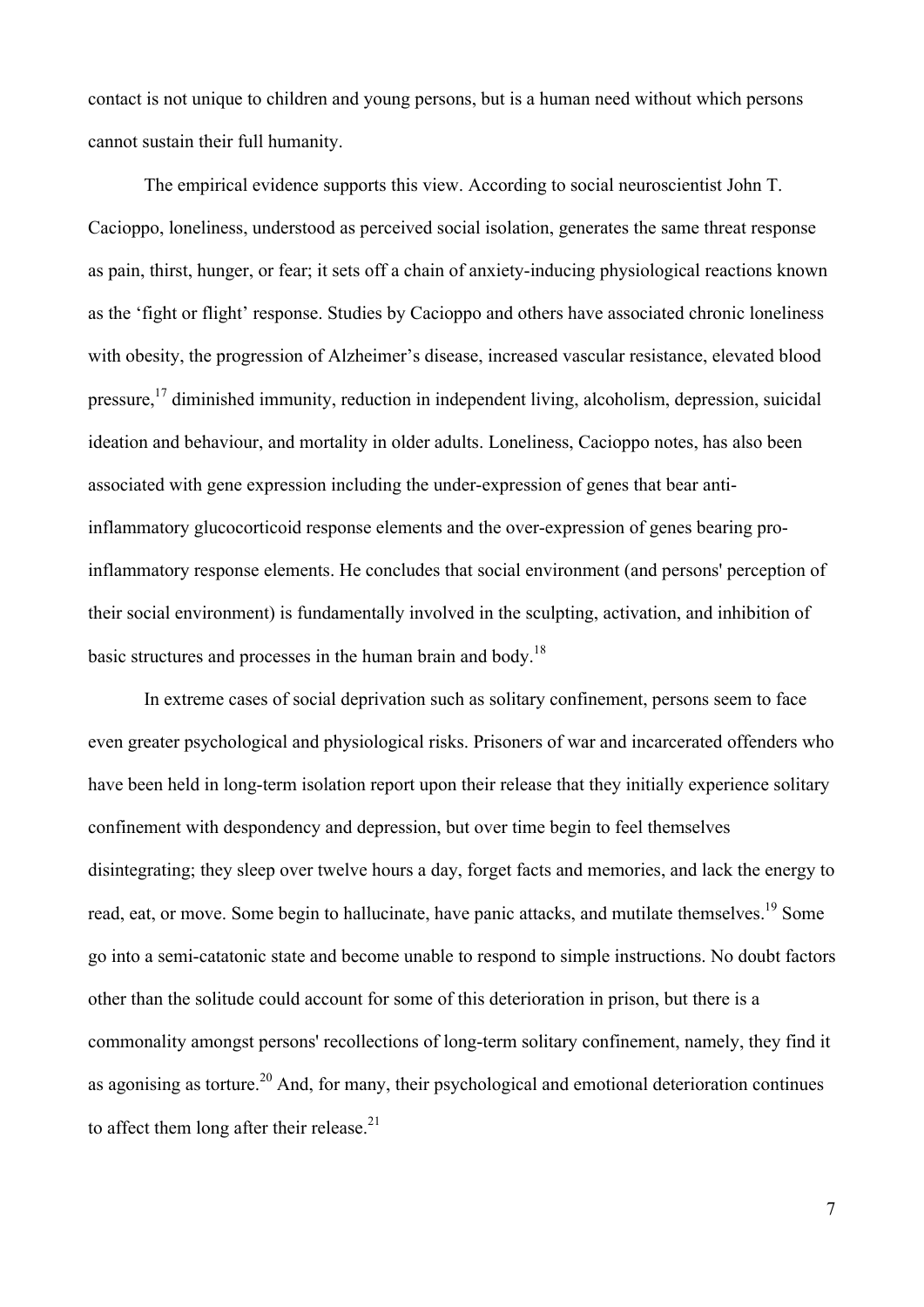These empirical observations highlight the extent to which adequate access to minimally supportive social contact is necessary to secure the rights that make for a minimally decent human life:

- 1. Social deprivation undermines the ability to develop and sustain basic cognitive and physical function. Thus, protection from social deprivation is necessary for the exercise of rights that require basic health, cognition, understanding, and physical aptitude.<sup>22</sup>
- 2. More specifically, social deprivation undermines a person's capacity to understand and to exercise civil and political rights. Thus, protection from social deprivation is necessary for the exercise of first-generation human rights.
- 3. In addition, given its cognitive and physical effects, social deprivation puts at risk a person's brute survival interests in the provision of food, security, and shelter. Thus, protection from social deprivation is necessary to secure the basic right to subsistence.
- 4. Social deprivation both is cruel and degrading and renders a person vulnerable to other forms of cruel, degrading, and severely unfair treatment. Thus, protection from social deprivation is necessary to reduce persons' exposure to, and vulnerability to, treatment that there is reason to believe persons have a secure claim not to suffer.<sup>23</sup>

To this list, we may add various things that possibly go beyond a minimally decent human life:

5. Social deprivation undermines the conditions for full autonomy. Indeed, rigid, social regulation, even if it's not privative as such, is at odds with full autonomy. (Reflecting on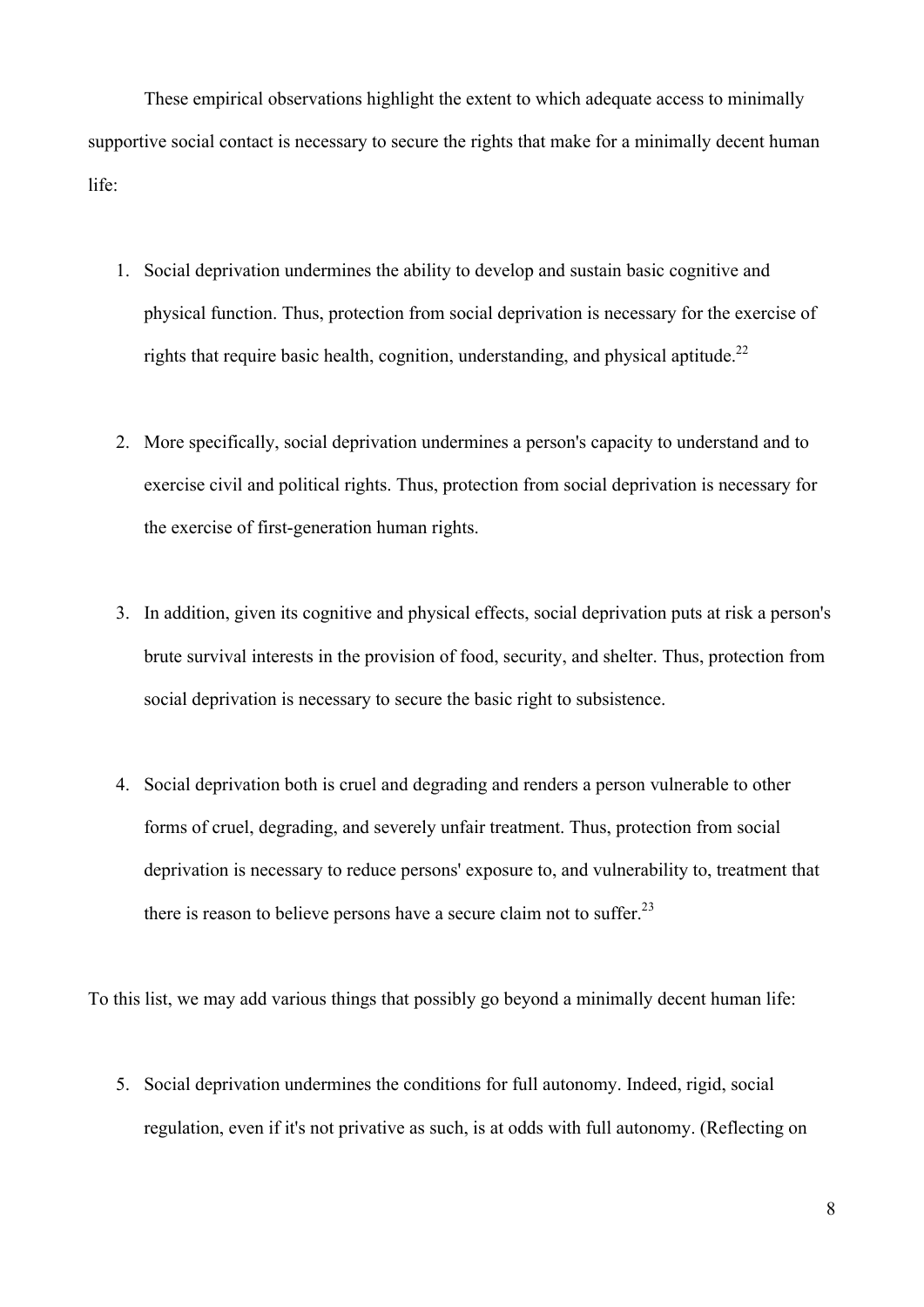Amish education, Feinberg observes that 'an education that renders a child fit for only one way of life forecloses irrevocably his other options.<sup> $(24)$ </sup>

- 6. Social deprivation conflicts with equality of opportunity.
- 7. Social deprivation undermines a person's opportunities to engage with important domains of value such as meaningful employment, higher education, a sense of identity, self-respect, love, creativity, and achievement.

These several points indicate that the right against social deprivation is plausibly understood as a 'basic right' since its fulfilment is needed for the fulfilment of all other rights, including other basic rights to physical security and basic subsistence.

# **3. A Secure Right against Social Deprivation**

Secure claims are distinct from social and political privileges which flow from good standing and good behaviour, and which can be retracted or withheld when a person damages her standing in the community. Secure claims, by contrast, are not dependent upon community membership, good standing, or good behaviour. They persist even when a person acts wrongly or lacks standing. There are at least three reasons to think that the right against social deprivation is a secure right. First, the notion of a secure human-rights claim that cannot be forfeited through poor conduct should not be controversial. Two uncontroversial and related examples of secure rights are the right to equal recognition before the law and the right to a fair trial. A third example that should be uncontroversial despite recent debates is the right against torture. These rights are not forfeited when a person acts wrongly. Indeed, the second of these rights – the right to a fair trial – only comes into play once a person is accused of acting wrongly. Thus, it is reasonable to think that other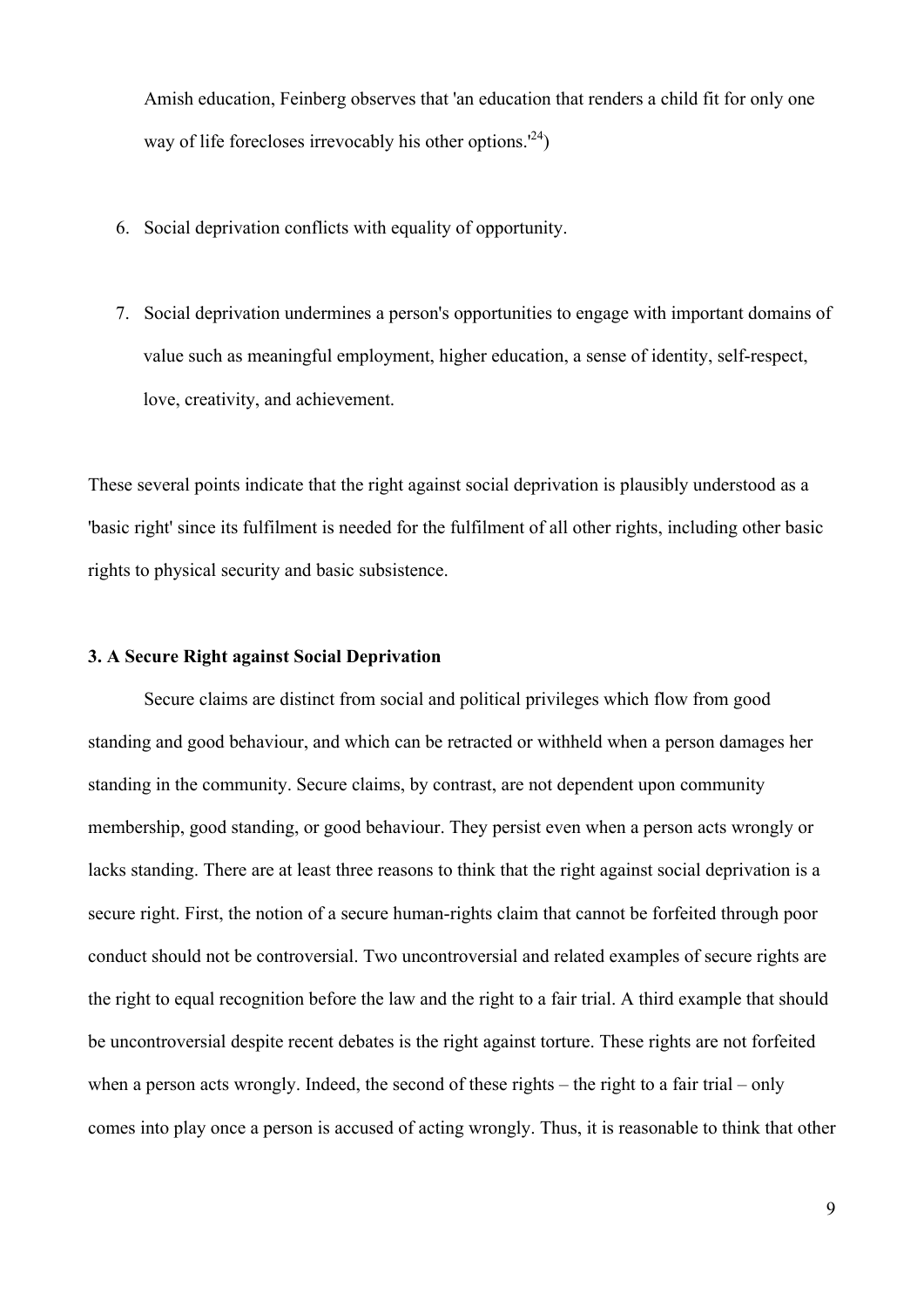human rights, and certainly basic rights such as the right against social deprivation, may also not be conditional upon good behaviour.

Second, since the right against social deprivation is a basic right, by definition the sacrifice of this right entails the sacrifice of all other rights that are conditional upon it. Thus, a society cannot deny a person adequate access to minimally supportive social contact and inclusion without threatening or undermining *all* of her rights, most, if not all, of which society would have no intention or wish to impinge upon, and no grounds for impinging upon, by denying her adequate access to social contact.

Third, if indeed rights arise from those interests that are sufficiently strong to ground duties in others, and if, as I have argued, a person's interests in having adequate access to supportive social contact are sufficiently strong to give rise to a basic right against social deprivation, then a person's right against social deprivation remains as long as she has a sufficiently strong interest in social contact. It is only when she ceases to have the interests that give rise to such a right that the right might be said to be alienated from her. And, there is reason to doubt that a person's interests in social interaction and inclusion lessen or disappear once she acts wrongly. Indeed, it is more plausible that a person's interests in social interaction and inclusion become stronger once she acts wrongly since such inclusion may serve to restore her sense of self-respect, may aid her to understand the wrongness of her act, may help her to overcome any proclivity for such behaviour, and may give her responsibilities and a sense of empowerment that reduce the likelihood of such behaviour.

# **4. Objections**

A critic might argue that, while some version of the right against social deprivation may have a degree of the importance that I attribute to it, it is objectionable as a secure, basic human right for at least two reasons. The first reason is that it offends the ideal of the family either by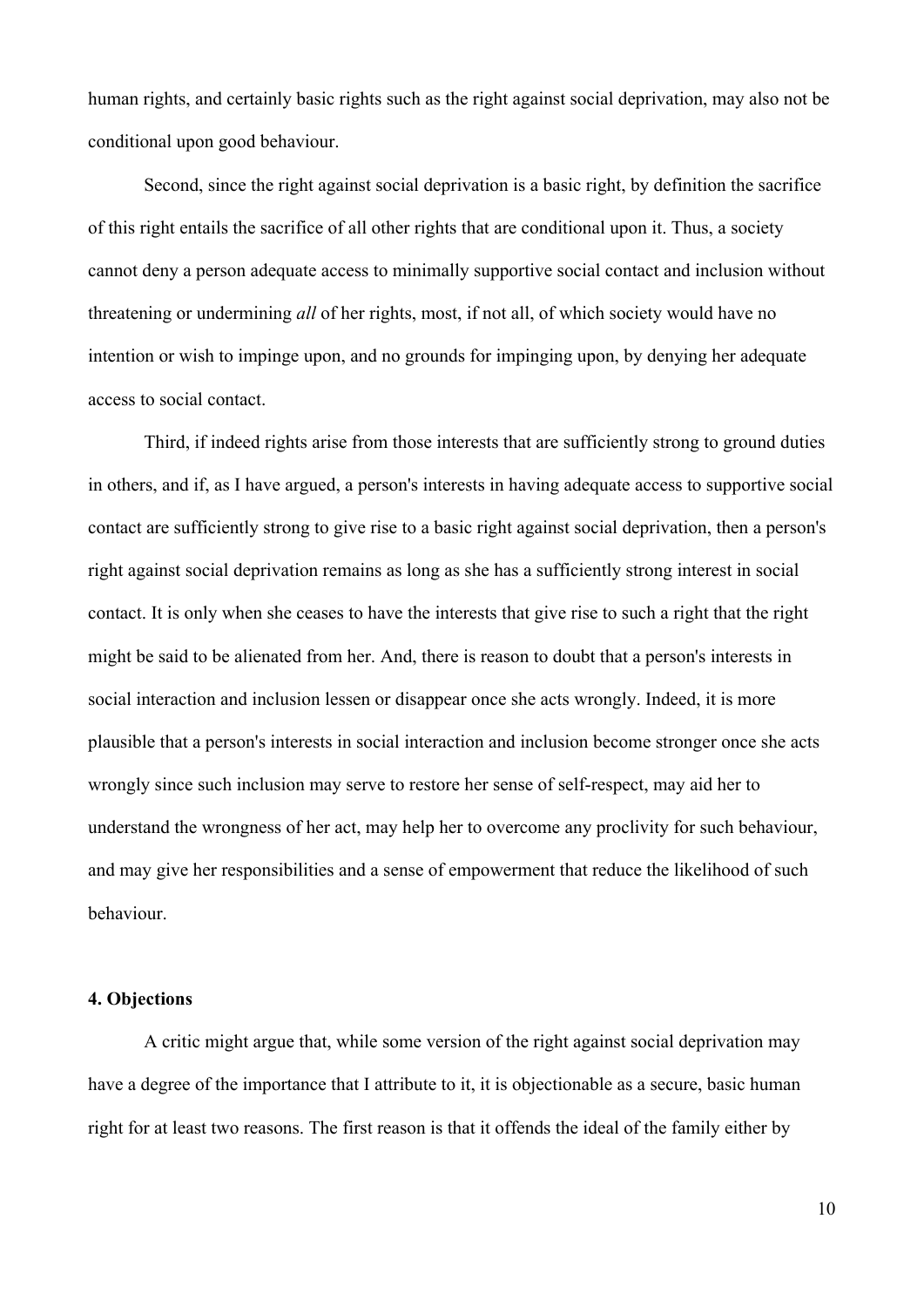threatening to take primary responsibility for social inclusion and care away from the family or by introducing the formal, self-serving language of *rights* into intimate relations. The critic might argue that asserting rights-claims not only is unnecessary within families given the nature of the bonds, relations, and feelings amongst family members, but also is threatening to those kinds of bonds and feelings that distinguish this inestimably valuable form of association from all others. In response, although it may be argued that 'asserting' and 'demanding' one's rights is inappropriate or perverse in (some) loving and well-functioning family arrangements, and that state-level intrusions into such family arrangements are undesirable, nevertheless it is important not to romanticise any particular conception of the family, and it is important to appreciate the contribution that rights, and the voluntary non-assertion of one's rights, make to many concepts central to intimate relations such as *supererogation*, *generosity*, and *forgiveness*. 25 Moreover, although people tend to thrive when they form small units whose primary providers are willing, committed, and loving participants, and whose members form bonds of mutual dependency, these are not the only social arrangements in which persons may develop and maintain the conditions for minimally decent lives, nor are these the arrangements in which many people find themselves.<sup>26</sup> It is for those people that the right against social deprivation must be invoked.

The critic's second line of objection relates to two types of burdensomeness. The first concerns liberty. The charge here is that this right imposes overly weighty duties of association and inclusiveness that go against standard liberal views about the human right to freedom of association. The right against social deprivation is intrusive both for providers and receivers; it disregards the associative freedoms of those tasked with being more inclusive and the associative freedoms of those forced into greater socialisation. In reply, like a right to basic subsistence, a right against social deprivation implies both a context-sensitive approach and a division of labour. It does not imply a general duty to associate either with every person or with any given non-associated or socially isolated person. It does, however, imply a general duty to be concerned that those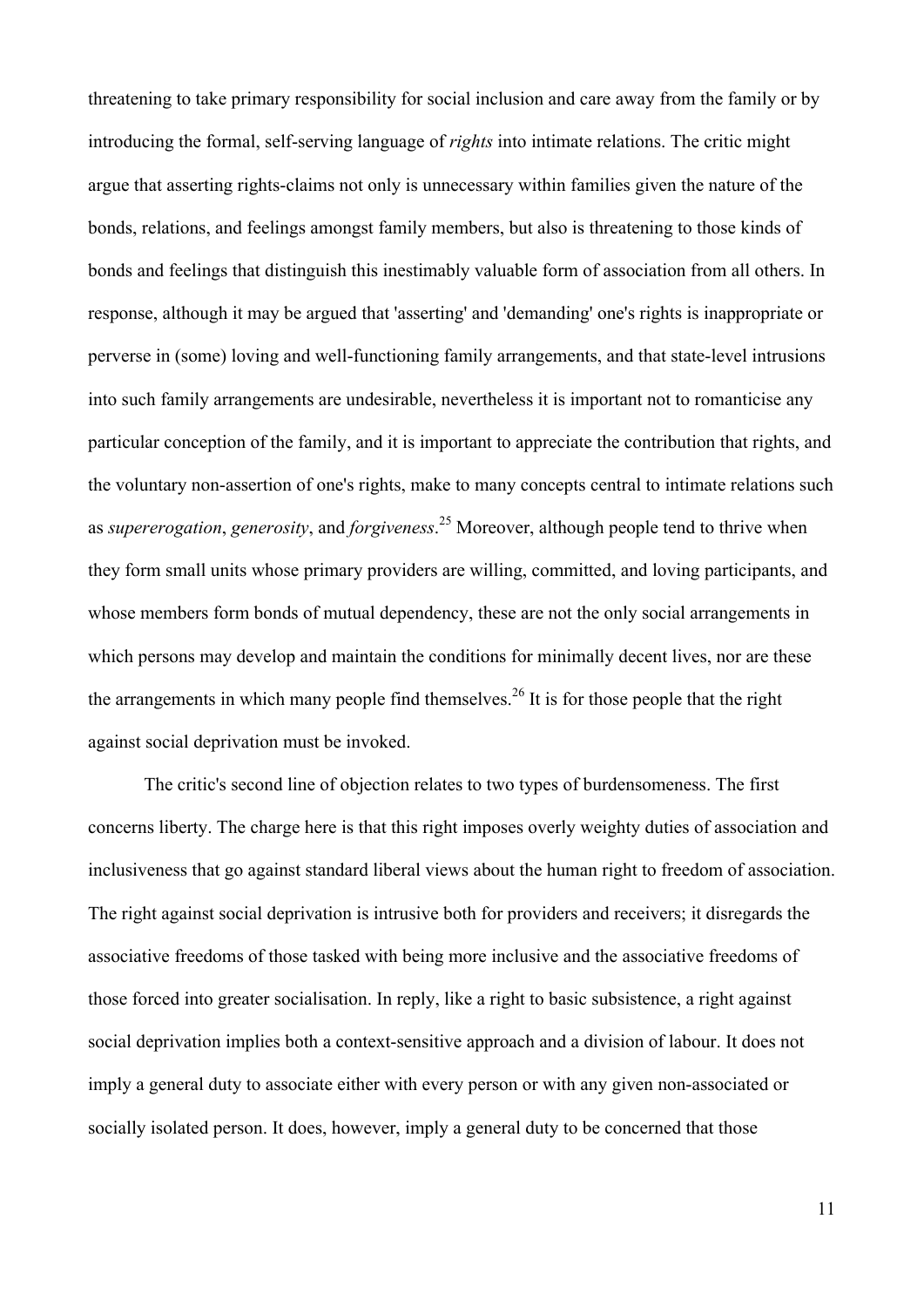responsible for providing adequate social contact to persons unable to secure it for themselves honour that responsibility. All moral agents have reason to attend to the conformity of action with reason.<sup>27</sup> Consequently, the reason to ensure, say, that a child is cared for applies to everyone even though the reason to care for the child applies only to the small set of people to whom that responsibility is formally or informally assigned. Likewise, with general social inclusiveness, the reason to ensure that all persons are adequately socially included applies to everyone, but the reason to act so as to include any one person applies only to particular persons or groups to whom that responsibility is formally or informally assigned. When those to whom the reasons apply fail to conform with those reasons, the application of the reasons extends beyond that immediate circle to include those persons well placed to bring about conformity with reason.

The second type of apparent burdensomeness concerns costliness: the right imposes undue and unfeasible burdens upon creditable social institutions such as welfare structures, which inevitably have limited resources, and criminal justice processes, which in nearly all jurisdictions use some form of social deprivation as a mode of punishment for criminal wrongdoing. Briefly, concerning welfare, although there are costs to securing and enforcing any given human right, there are also costs to not securing and enforcing a human right. The likely costs of not securing and enforcing basic rights against social deprivation are obvious and impressive given the kinds of psychological and physiological risks that attend people's experience of social deprivation. It is reasonable to suppose that the social and economic costs of not securing this right are at least comparable to, if not greater than, those associated with securing it.

Concerning punishment, a central insight of retributivism is said to be that the legitimate response to culpable wrongdoing is to suspend normal relations with an offending person until that person assumes the restorative responsibilities that flow from the wrongdoing.<sup>28</sup> On a typical interpretation, suspension of normal relations means withdrawing the respect and recognition that are otherwise appropriate to relations with that person. This is what it is to blame someone, and to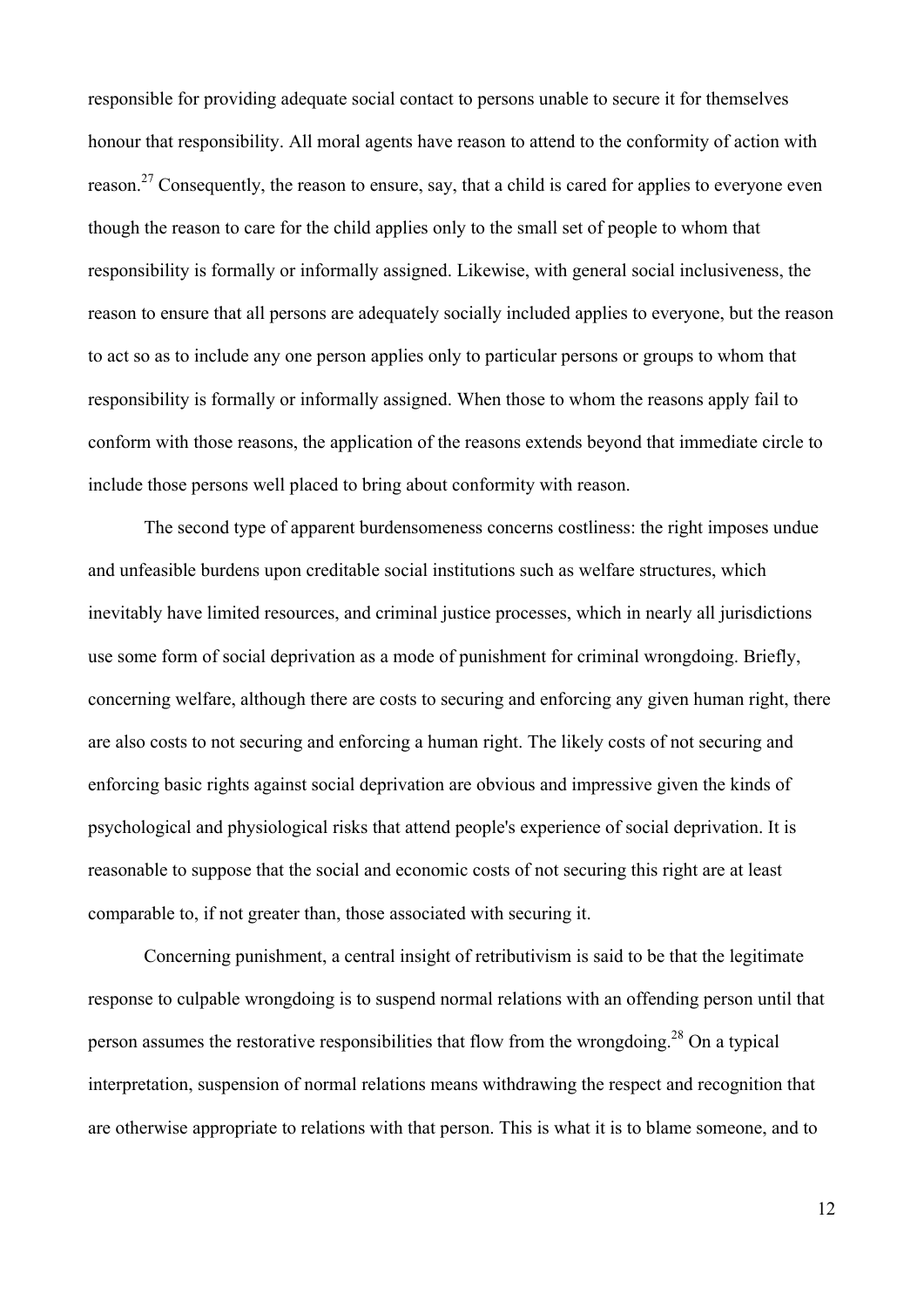be blameworthy is to lose the claim not to be subject to such a withdrawal of respect and recognition.29 In serious cases, it is held to be acceptable, if not obligatory, retributively to ostracise, physically isolate, exile, or solitarily confine persons who engage in culpable wrongdoing.

Such retributive insights can be reconciled with a rejection of social deprivation as a justifiable mode of punishment when those retributive insights are given a sufficiently narrow interpretation. A narrow interpretation holds that the suspension of normal relations need not and indeed should not entail the suspension of minimally adequate social relations with the culpable wrongdoer as it does when it takes the form of long-term solitary confinement or extremely brutal and degrading incarceration. Rather, the suspension of normal relations entails that relations become focused, as much as possible, upon the responsibilities that flow from the wrongdoing. Specifically, the relations should become oriented toward providing forums and opportunities for the wrongdoer meaningfully to make good on the restorative responsibilities that are hers in light of her past conduct without denying her minimally adequate access to supportive modes of social interaction and inclusion. This kind of approach to retribution also honours a person's right to be engaged with non-coercively as a reasoning agent who is responsive to moral reasons.<sup>30</sup> And, it retains a direct link between the wrong done and the kind of punishment imposed in response, thereby giving the correct meaning to the communication of blame.

Undoubtedly, practical problems confront such a model for retribution since the wrongdoer may not accept that the responsibilities are hers. Prompting her to make use of forums and opportunities to restore relations will then be unsuccessful in an important sense. Moreover, sometimes victims may have no wish to be in contact with the wrongdoer, in which case the responsibilities may be honoured only indirectly or metaphorically. Despite these practical issues, responsibility-focused retributive responses not only are more in line with, and more directly communicative of, blame and censure than socially privative measures are, but also are more respectful of the wrongdoer as a person responsive to reasons. Resort to social deprivation not only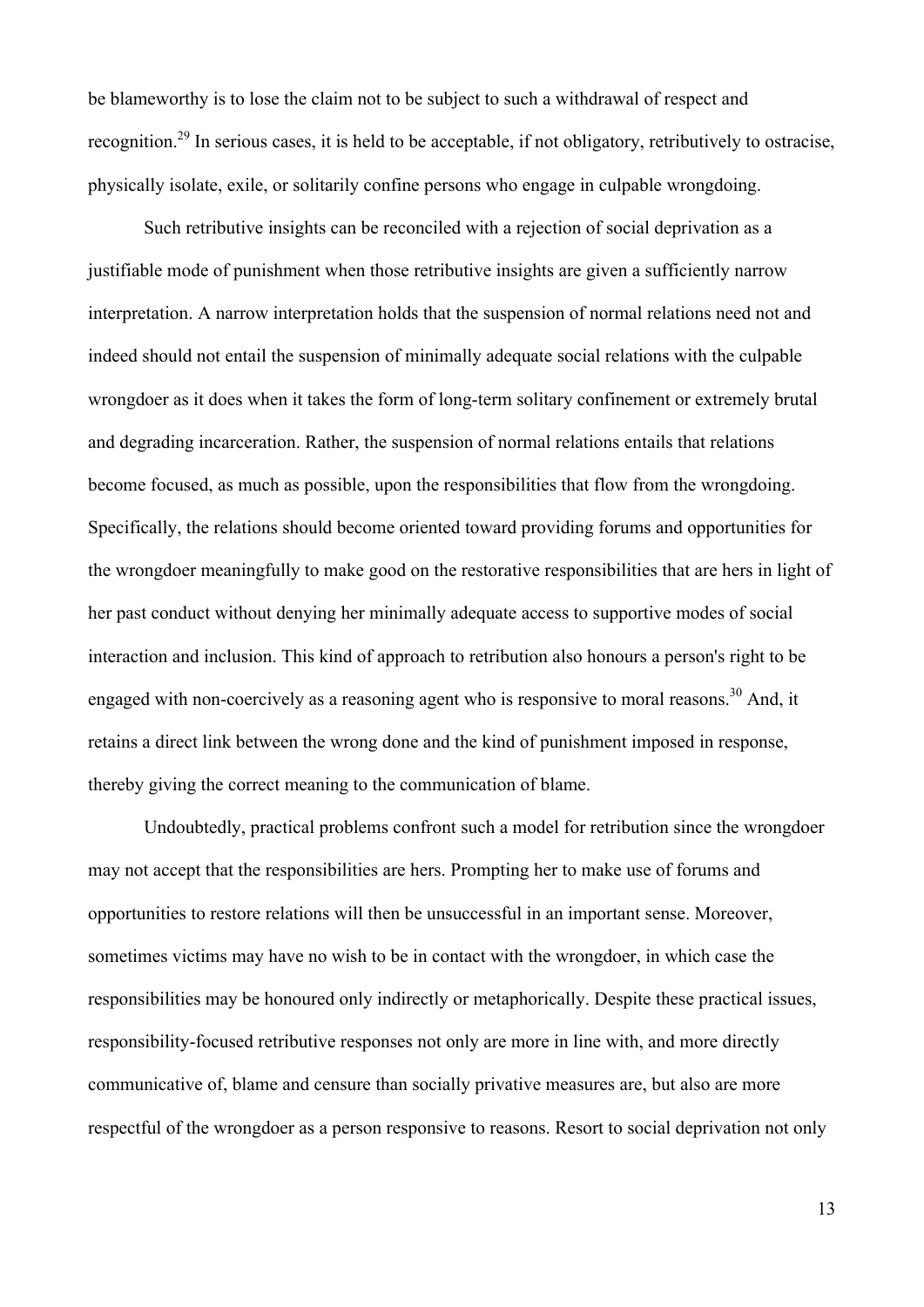is coercive, intolerant, unimaginative, and radical, but also conveys the inaccurate message that the basic rights of socialisation are privileges to be earned rather than secure claims that are essential for a minimally decent human life.

Word Count: 6,004 (including notes)

#### **Notes**

 1 A few international documents do make reference to social isolation. Article 30 of the *European Social Charter* states that 'everyone has the right to protection against poverty and social exclusion.' Principle 7 of the UN *Basic Principles for the Treatment of Prisoners* (1990) states that 'efforts addressed to the abolition of solitary confinement as a punishment, or to the restriction of its use, should be undertaken and encouraged.'

 $2$  Henry Shue states that '...the substance of a basic right is something the deprivation of which is one standard threat to rights generally. The fulfillment of a basic right is a successful defense against a standard threat to rights generally. This is precisely why basic rights are basic. That to which they are rights is needed for the fulfillment of all other rights.' Shue, Henry (1996), *Basic Rights: Subsistence, Affluence, and US Foreign Policy*, second edition. Princeton: Princeton University Press, 34.

 $3$  I have borrowed the language of 'secure claims' from James Nickel who uses it to articulate four areas in which, in his view, persons have secure, but abstract moral claims upon others: a) secure claim to have a life; b) a secure claim to lead one's life; c) a secure claim against severely cruel or degrading treatment; and d) a secure claim against severely unfair treatment. Nickel argues that these four abstract rights are 'secure' in the sense that they do not have to be earned through membership or good behaviour and their availability does not depend upon that person's ability to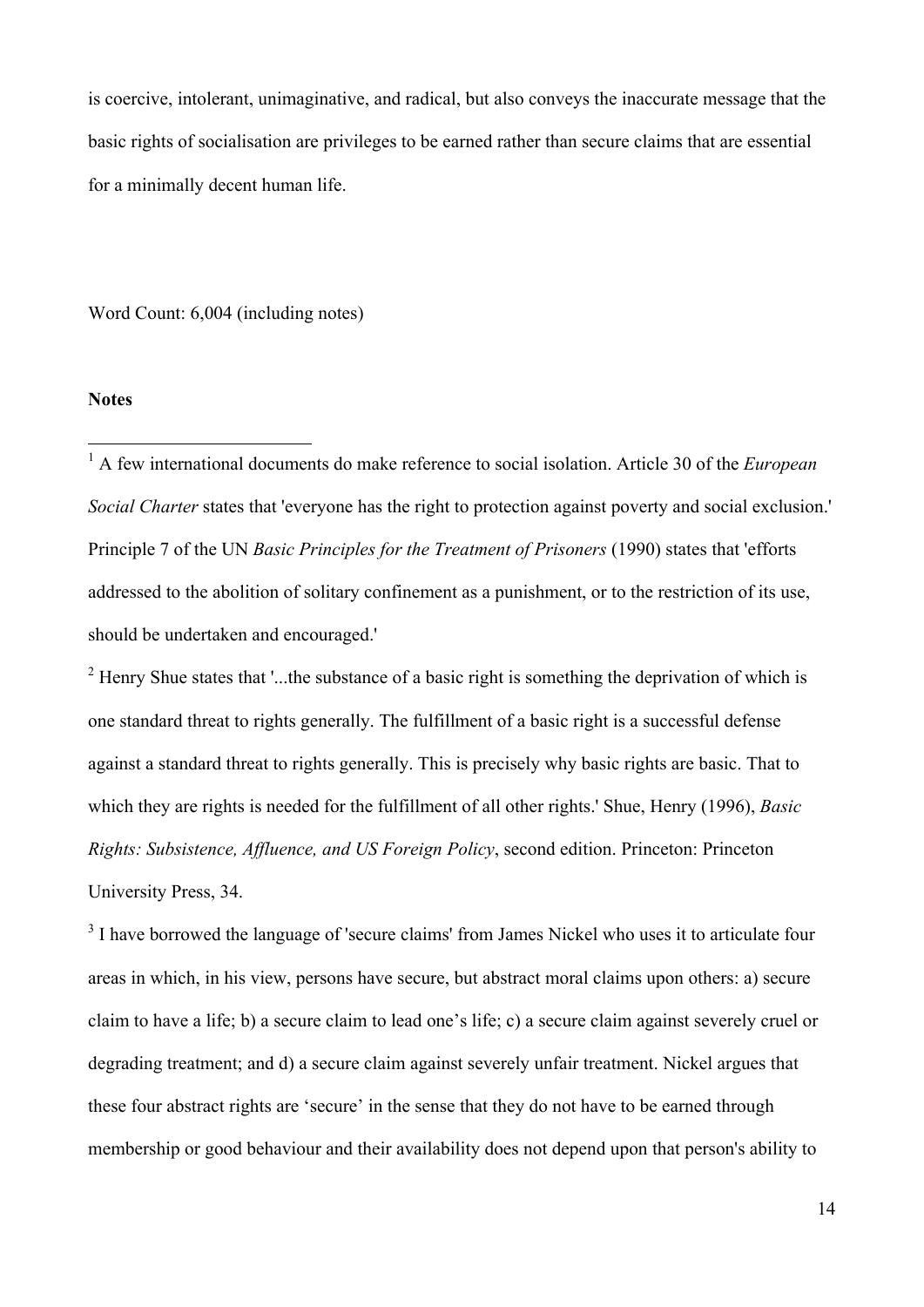generate utility or other good consequences. However, Nickel does qualify his view on their 'security'; he says that, although these claims do not depend upon good behaviour 'claims to liberty can be justifiably suspended upon conviction of a crime.' Nickel, James (2005), 'Poverty and Human Rights' in *Philosophical Quarterly*, 55, 220, 391. C.f. Nickel, James (2007), *Making Sense of Human Rights*. Oxford: Blackwell, ch. 9.

<sup>4</sup> I do not mean to imply that either persons who are unable to develop some of these abilities or persons who lose some of these abilities necessarily lead lives that are not minimally decent. Rather, I mean that a minimally decent life is one in which persons have the opportunities to develop and to maintain these abilities according to their own capacity to do so.

5 Shue (1996), *Basic Rights*. 24-25.

 $\overline{a}$ 

<sup>6</sup> C.f. Shalev, Sharon (2008), *Sourcebook on Solitary Confinement.* Nuffield Foundation report. Retrieved from: http://www.solitaryconfinement.org/uploads/sourcebook\_web.pdf.

 $<sup>7</sup>$  Nickel (2005), 385-402. Emphasis added.</sup>

 $8$  A critic might argue that the social needs I am highlighting are adequately captured by references to a right to basic education. This would require an atypical notion of 'basic education'. The social developmental needs of children are akin to their subsistence needs. Just as adequate food is needed for children to grow taller and healthier, so too adequate social contact and care is needed for children to acquire language as well as physical, social, emotional, and cognitive abilities. It is no more appropriate to say that socialising children during critical stages of development is part of 'basic education' than it is to say that feeding children is part of 'basic education'. Furthermore, the social needs I am concerned with are not exclusively developmental. The need of all persons for social contact and community exists independently of any developmental or educative purpose it may serve, that is, the need for protection against social deprivation holds even for adequately developed and educated adults.

 $9$  It is noteworthy, for instance, that, in our technologically savvy world, many of the often cited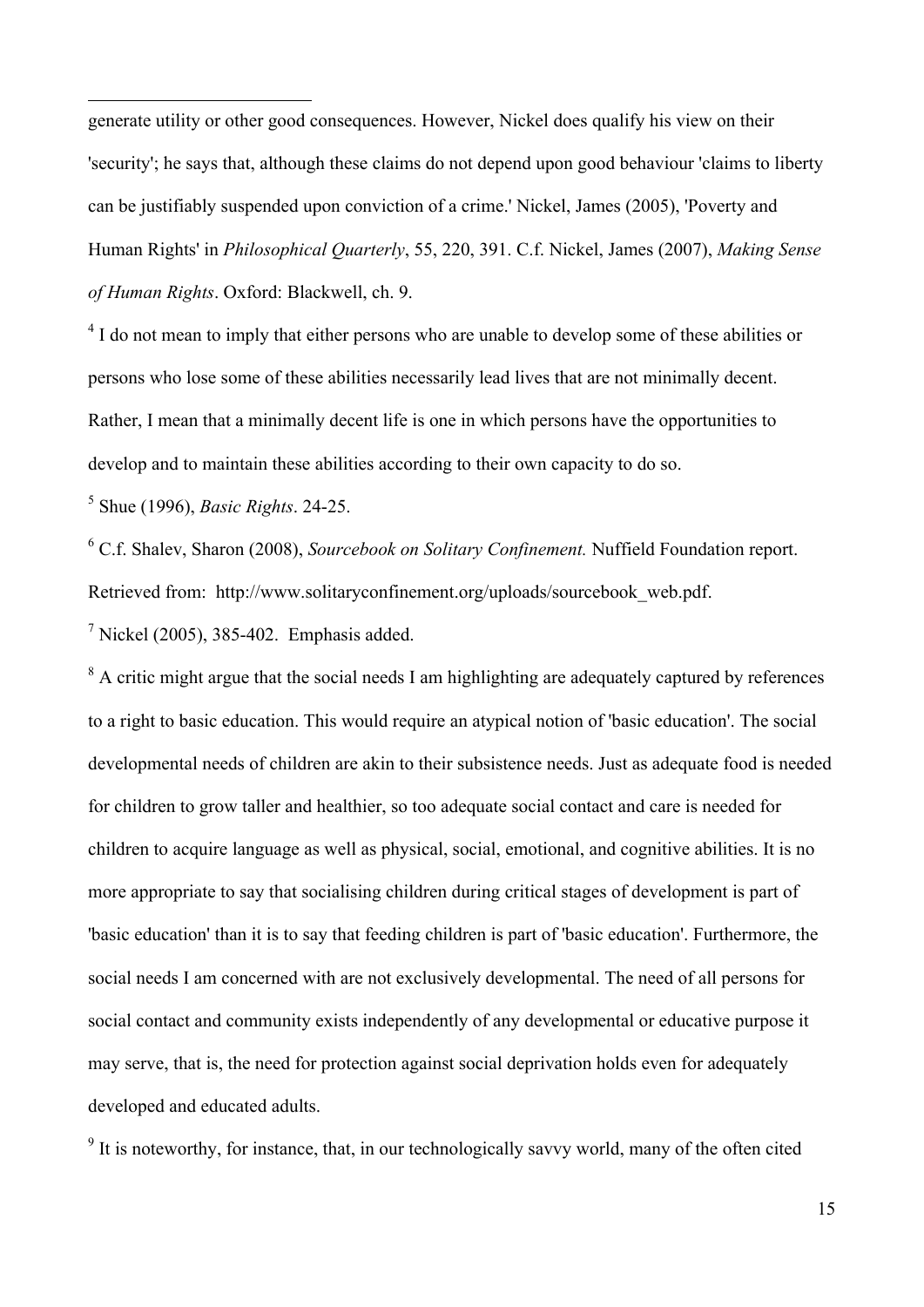basic needs to food, shelter, and so on can be met in the absence of adequate social contact.

 $10$  Yet, even those who reasonably choose social isolation must contend with the risks that accompany it. Atul Gawande reports that 'Long-distance solo sailors...commit themselves to months at sea. They face all manner of physical terrors: thrashing storms, fifty-foot waves, leaks, illness. Yet, for many, the single most overwhelming difficulty they report is the "soul-destroying loneliness," as one sailor called it. Astronauts have to be screened for their ability to tolerate long stretches in tightly confined isolation, and they come to depend on radio and video communications for social contact.' Gawande, Atul (2009), 'Hellhole: The United States holds tens of thousands of inmates in long-term solitary confinement. Is this torture?' *New Yorker* (30 March 2009). Retrieved from: http://www.newyorker.com/reporting/2009/03/30/090330fa\_fact\_gawande.

<sup>11</sup> Barry, Brian (2002), 'Social Exclusion, Social Isolation, and the Distribution of Income' in *Understanding Social Exclusion*. Phil Agulnik, John Hills (eds.), Oxford: Oxford University Press.

 $12$  See footnote 3 above. It has been suggested to me that, in addition to hostility and brutality, indifference toward a person can sometimes be cruel and degrading. There are good reasons to think this is true; marked silence, dismissal, and a refusal to recognise another as a person can be ways to degrade a person as something less than fully human.

 $13$  Gawande (2009).

 $\overline{a}$ 

 $14$  A lovely example of meeting such needs is described by Matthew Liao: a touted success story of the US President's Emergency Plan for AIDS Relief is of a hospice in Nairobi, under the leadership of Father Angelo D'Agostino, which brought together 750 children who had lost their parents and 250 elders who had lost their children to AIDS to create the Nyumbani Village, and which, according to the Office of the U.S. Global AIDS Coordinator, offers 'what every child needs most – love.' What is not highlighted, but is equally important is that the program also served the social needs of the elders. Liao, Matthew (2006), 'The Right of Children to be Loved' in *The Journal of Political Philosophy*, 14: 4, 420–440.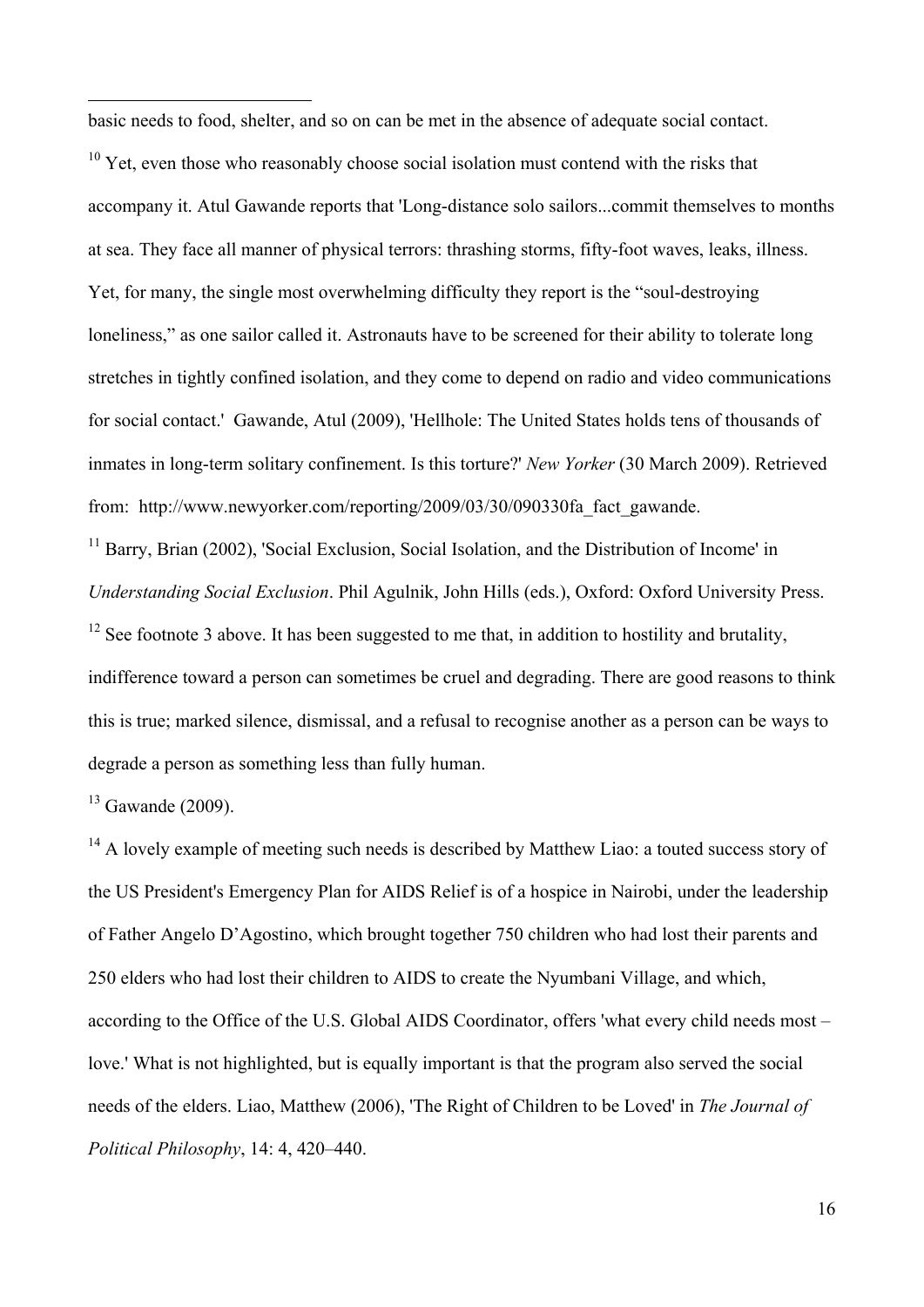<sup>15</sup> See footnote 10ff in Liao (2006) for references to empirical studies on the effects of social isolation upon children.

16 Liao (2006) 420-440.

<sup>17</sup> Studies such as Cacioppo's indicate that the blood pressure of lonely people can be as much as 30 points higher than that of people with healthy social connections.

 $18$  Cacioppo states that human beings, whose abject dependency at birth is the longest of any species and who are dependent throughout life upon conspecifics for survival and prosperity, do not fare well when they either are living solitary lives or perceive themselves to be living in isolation. 'The average person spends about 80% of waking hours in the company of others, and the time with others is preferred to the time spent alone...Social isolation, in contrast, is associated not only with lower subjective well-being...but with broad based-morbidity and mortality...' For extensive references, see Cacioppo, John, Research summary, Faculty of Psychology, University of Chicago, http://psychology.uchicago.edu/people/faculty/cacioppo/index.shtml.

<sup>19</sup> In his memoir, journalist Terry Anderson reports on his solitary confinement in prison: 'The mind is a blank. Jesus, I always thought I was smart. Where are all the things I learned, the books I read, the poems I memorized? There's nothing there, just a formless, gray-black misery. My mind's gone dead. God, help me.' Cited from Gawande (2009).

 $20$  According to Gawande (2009), a U.S. military study of a hundred and forty naval aviators imprisoned in Vietnam reported that 'they found social isolation to be as torturous and agonizing as any physical abuse they suffered.'

 $21$  Statistics on the number of convicted offenders held in long-term solitary confinement in the United States range from 20,000 to 120,000. C.f. Casella, Jean, and James Ridgeway (15 June 2010), 'No Evidence of National Reduction in Solitary Confinement' *Solitary Watch.* Retrieved from: http://solitarywatch.com/2010/06/15/no-evidence-of-national-reduction-in-solitaryconfinement/. Data on the US and other western countries show that tens of thousands of offenders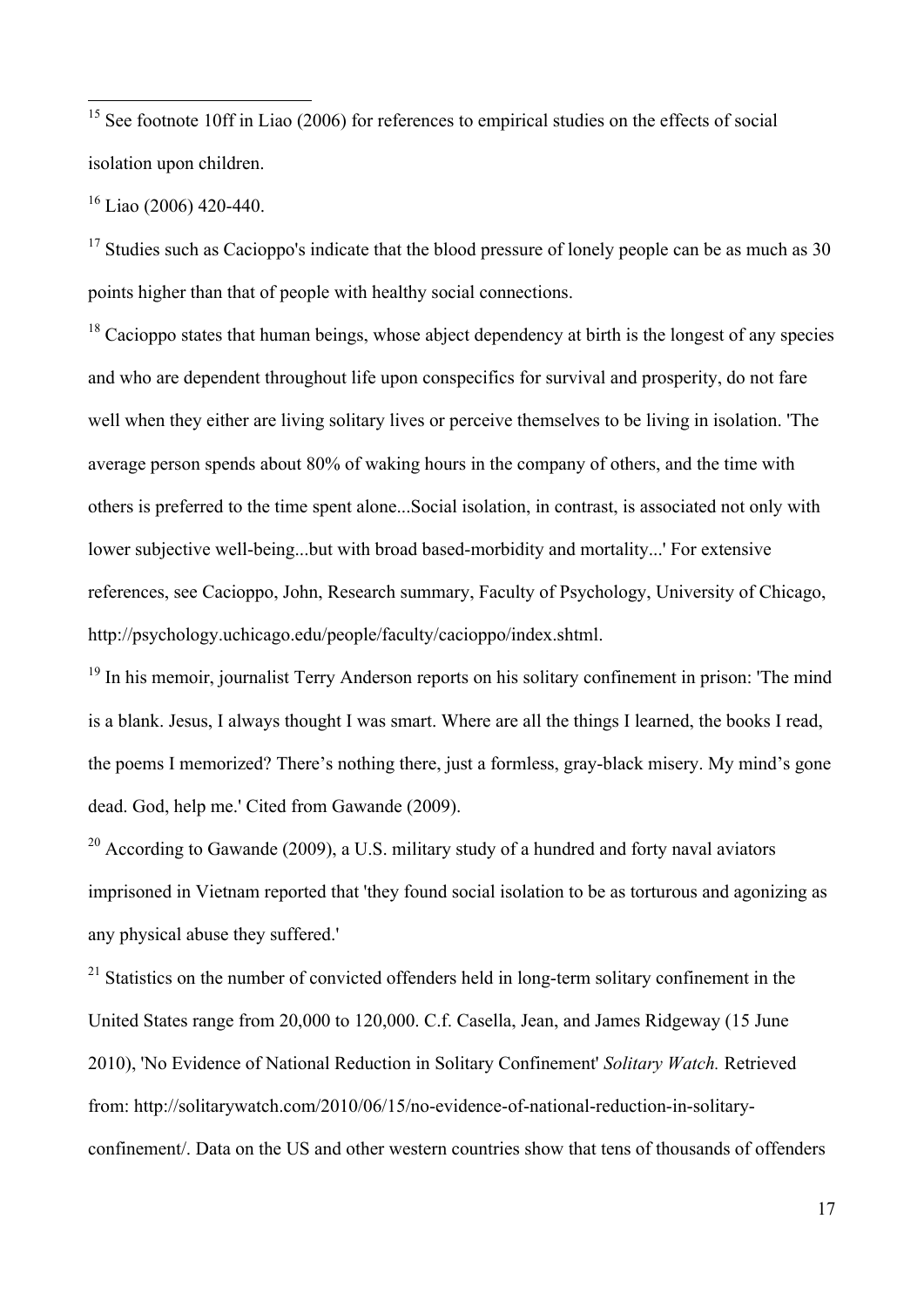are held in restrictive social conditions marked by brutality and hostility. For an examination of the use of segregation and isolation in Canadian federal penitentiaries, see Jackson, Michael (2002), *Justice Behind the Walls.* Douglas & McIntyre. Online edition accessible at: http://www.justicebehindthewalls.net. For an examination of abuse in US prisons, see (2006) *Report of the Commission on Safety and Abuse in America's Prisons*. Retrieved from:

http://www.prisoncommission.org/.

 $\overline{a}$ 

<sup>22</sup> Compare with Shue (1996) on physical security and basic subsistence: 'No one can fully ... enjoy any right that is supposedly protected by society if he or she lacks the essentials for a reasonably healthy and active life.... Any form of malnutrition, or fever due to exposure, that causes severe and irreversible brain damage, for example, can effectively prevent the exercise of any right requiring clear thought.'

 $^{23}$  Nickel (2005; 2007).

24 Feinberg, Joel (1994), *Freedom and Fulfilment*. Princeton: Princeton University Press, 82. <sup>25</sup> Michael Sandel has argued that the only value that rights might have for intimate relations is in providing a remedy for corruption within those relations. C.f. Sandel, Michael (1982), *Liberalism and the Limits of Justice.* Cambridge: Cambridge University Press, 15-56. Cited from Tomasi, John (1991), 'Individual Rights and Community Virtues' in *Ethics*, 101: 3, 521-536. John Tomasi argues compellingly that the language of rights is compatible with the exercise of loving virtue in intimate communities: 'You cannot most properly be generous with what you do not know is yours; you cannot truly forgive without first recognizing a debt.'

 $26$  That persons may develop and maintain the conditions for minimally decent lives outside stereotypical social arrangements (as in the case described in footnote 14) removes the possible objection that 'nothing can be done'.

27 C.f. Raz, Joseph (1999), *Practical Reason and Norms*. Oxford: Clarendon Press; Raz, Joseph (1986), *The Morality of Freedom.* Oxford: Clarendon Press.